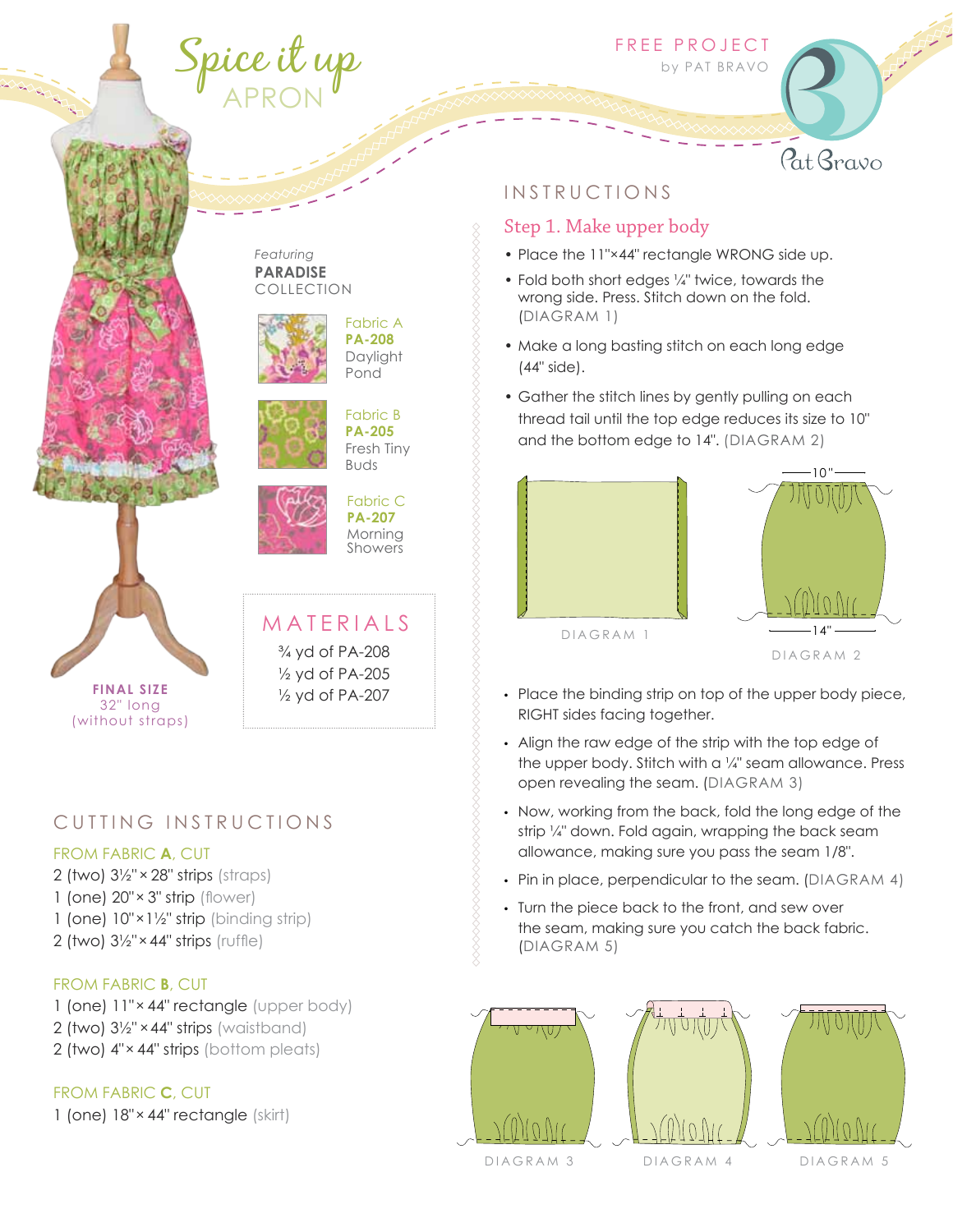## Step 2. Make skirt

- Place the 18"×44" rectangle WRONG side up.
- Fold both short edges ¼" twice, towards the wrong side. Press. Stitch down on the fold.(DIAGRAM 6)
- On one of the 44" sides, make 10 (ten) <sup>3</sup>/4" pleats evenly distributed across the length of the fabric. Pin each pleat. Take it to the sewing machine, and sew a temporary basting stitch 1/8" from the edge.(DIAGRAM 7)





Step 3. Make and apply waistband

- Join the two  $3\frac{1}{2}$ "×44" fabric B strips together on the short sides, with a 1/4" seam allowance. Press seams open.
- Fold 1/4" on all four sides of the strip. Press. (DIAGRAM 8)
- Fold the strip in half lengthwise. Insert the pleated side of the skirt, so that the waistband is sandwiching the skirt.
- Edge stitch an 1/8" from the edge, around the left, right and bottom sides. (DIAGRAM 9)



## Step 4. Attach upper body to skirt

- Grab the upper body piece, and serge the fabric raw edges. (DIAGRAM 10)
- Place the waistband (attached to skirt) on top of the upper body (serged edge).
- Working from the right side of the fabrics, pin both pieces together, keeping approximately a ¼" overlap.
- Edge-stitch 1/8" from the edge. Make a second stitching line ¼" from the first one. (DIAGRAM 11)



DIAGRAM 10



## Step 5. Bottom pleats

- Join the two 2 (two) 4"×44" fabric B strips together on the short sides, with a  $\frac{1}{4}$ " seam allowance. Press seams open.
- Fold both short edges & one long edge 1/4" twice, towards the wrong side. Press. Stitch down on the folds.
- On the remaining raw edge, make evenly distributed pleats across the length of the fabric. Pin each pleat. Take it to the sewing machine, and sew a temporary basting stitch 1/8" from the edge.
- The finished size of the piece should be 43" wide, so that it matches the width of the skirt.